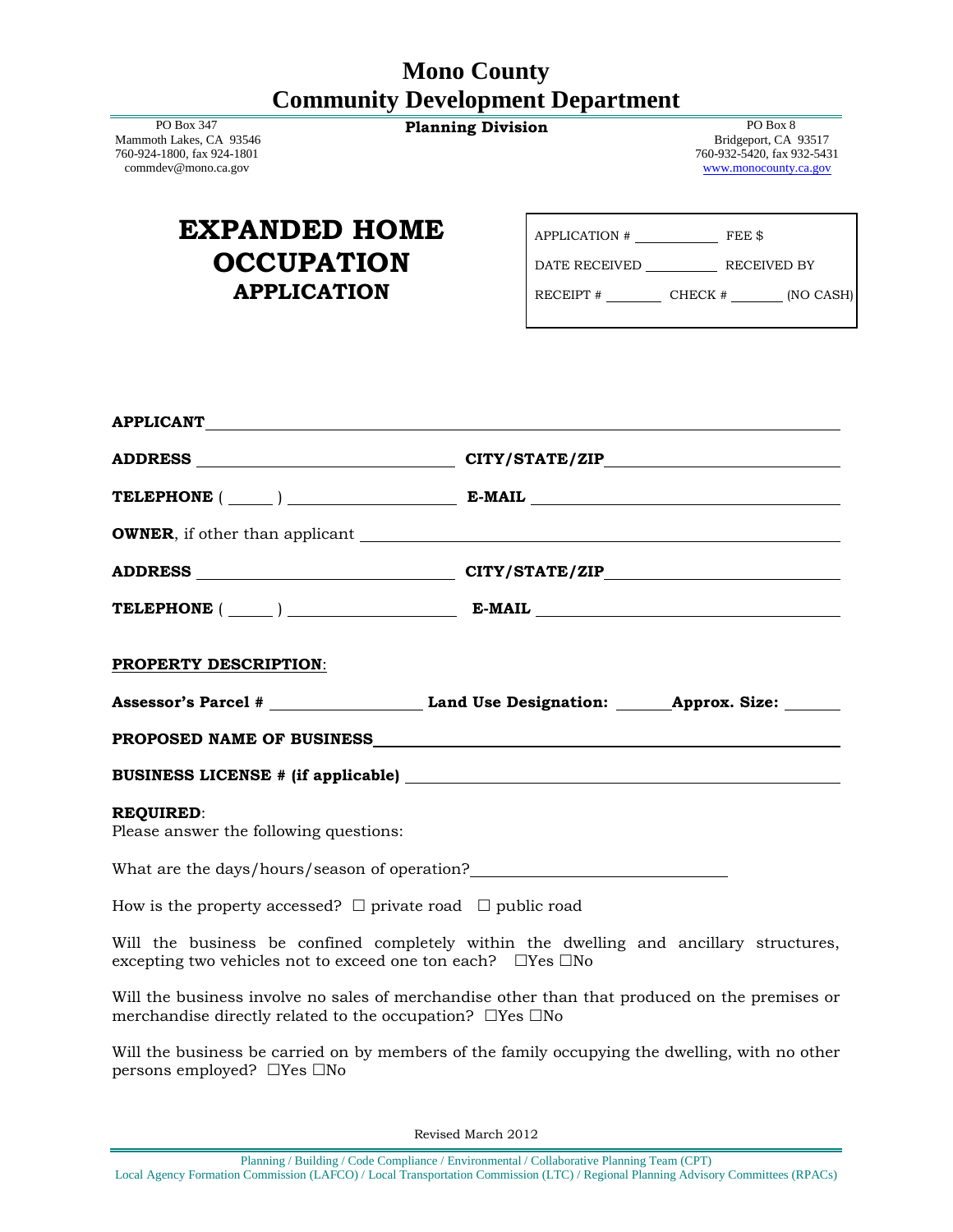Will the business produce evidence of its existence in the external appearance of the dwelling or premises, or create noise, odors, smoke or other nuisances to a greater degree than that normal for the neighborhood (i.e., deliveries and pickups)?  $\Box$ Yes  $\Box$ No

Will the business generate beyond-normal pedestrian or vehicular traffic in the neighborhood in which located?  $\Box$  Yes  $\Box$  No

Will the business require structural, electrical or plumbing alterations in the dwelling?  $\Box$ Yes  $\Box$ No

Will the business involve equipment other than that customarily used in dwellings?  $\Box$ Yes  $\Box$ No

Will the business involve outdoor storage or advertising?  $\Box$  Yes  $\Box$  No

Will customers of the business visit the property?  $\Box$  Yes  $\Box$  No

Will additional structures be built to accommodate the business?  $\Box$  Yes  $\Box$  No

Will the business involve the use or storage of hazardous materials?  $\Box$ Yes  $\Box$ No

## **REQUIRED**:

Provide a general plan of operations, including additional details for any "Yes" answer above (use additional sheets if necessary):

**REQUIRED:** One 8.5"x11" site plan of the property that includes:

- o Scale
- o Natural Features
- o Existing Structures
- o Utilities/Septic/Well
- o Exterior storage areas
- o Business vehicle parking areas
- o Signage
- o Customer parking areas